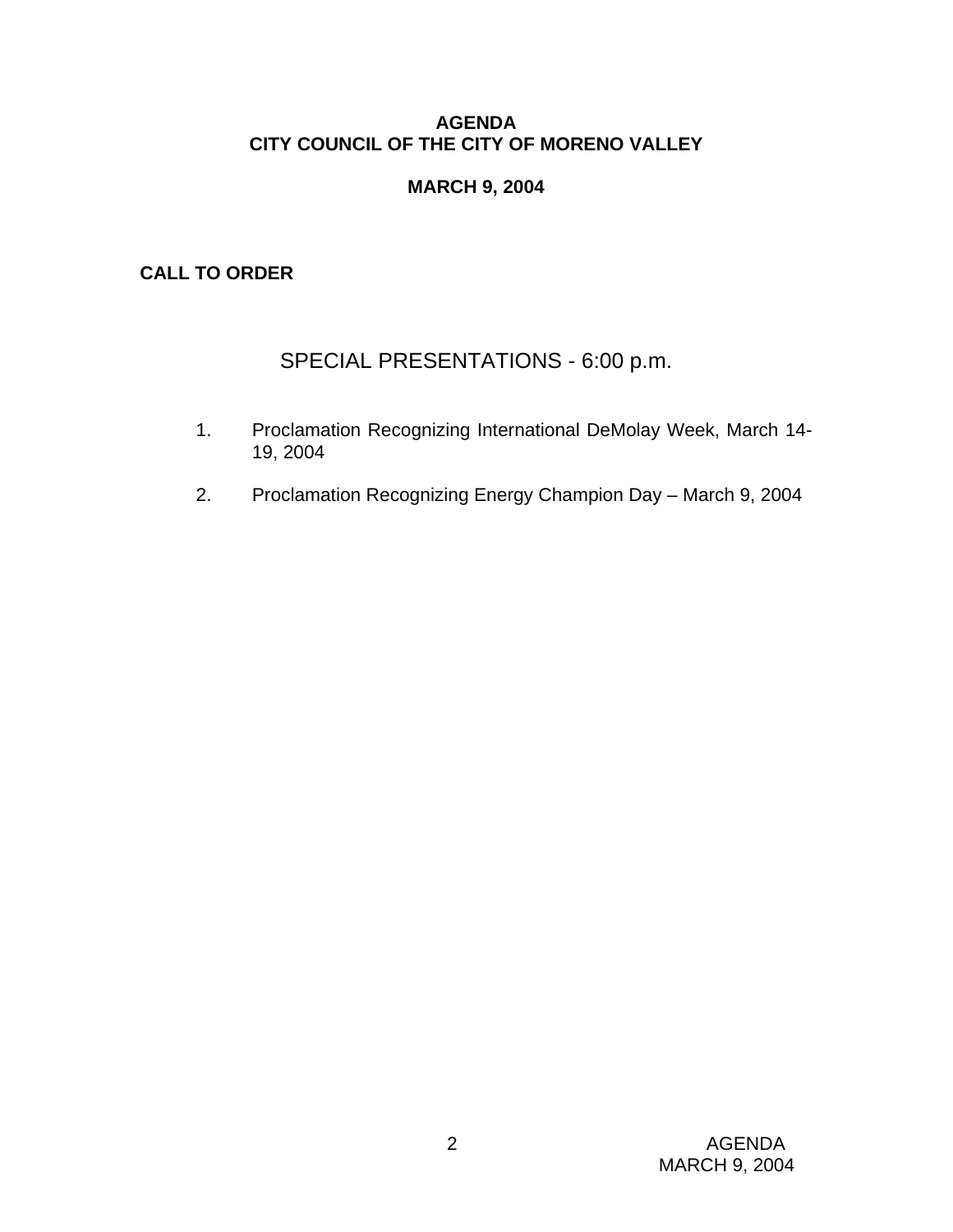#### **AGENDA JOINT MEETING OF THE CITY COUNCIL OF THE CITY OF MORENO VALLEY MORENO VALLEY COMMUNITY SERVICES DISTRICT COMMUNITY REDEVELOPMENT AGENCY OF THE CITY OF MORENO VALLEY AND THE BOARD OF LIBRARY TRUSTEES**

#### **REGULAR MEETING - 6:30 P.M. MARCH 9, 2004**

**CALL TO ORDER** (Joint Meeting of the City Council of the City of Moreno Valley, Moreno Valley Community Services District, Community Redevelopment Agency of the City of Moreno Valley and the Board of Library Trustees - actions taken at the Joint Meeting are those of the Agency indicated on each Agenda item)

#### **PLEDGE OF ALLEGIANCE**

**INVOCATION** – Pastor Willie Behrends – CrossWinds Church

# **ROLL CALL**

# **INTRODUCTIONS**

PUBLIC COMMENTS **ON MATTERS ON THE AGENDA** WILL BE TAKEN UP AS THE ITEM IS CALLED FOR BUSINESS, BETWEEN STAFF'S REPORT AND CITY COUNCIL DELIBERATION (SPEAKER SLIPS MAY BE TURNED IN UNTIL THE ITEM IS CALLED FOR BUSINESS.) Those wishing to speak should submit a BLUE speaker slip to the Bailiff. There is a three-minute limit per person. All remarks and questions shall be addressed to the presiding officer or to the City Council and not to any individual Council member, staff member or other person.

PUBLIC COMMENTS **ON MATTERS NOT ON THE AGENDA** UNDER THE JURISDICTION OF THE CITY COUNCIL WILL BE HEARD PRIOR TO CITY COUNCIL REPORTS AND CLOSING COMMENTS. IN THE EVENT THAT THE AGENDA ITEM FOR SUCH PUBLIC COMMENTS HAS NOT BEEN CALLED BY 9:00 P.M., IT SHALL BE CALLED AS THE NEXT ITEM OF BUSINESS FOLLOWING THE CONCLUSION OF ANY ITEM BEING HEARD AT 9:00 P.M. Those wishing to speak should submit a BLUE speaker slip to the Bailiff. There is a three-minute limit per person. All remarks and questions shall be addressed to the presiding officer or to the City Council and not to any individual Council member, staff member or other person.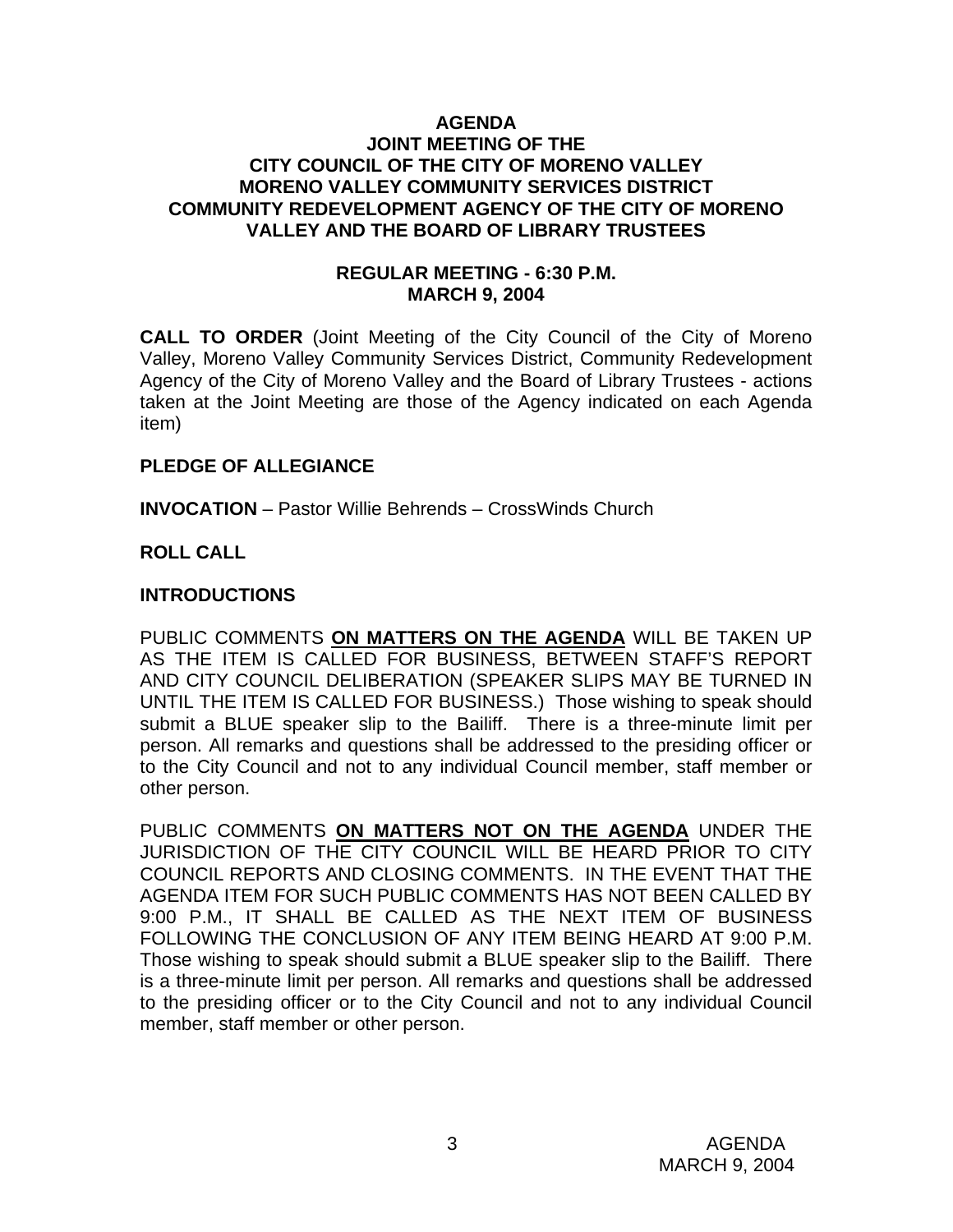#### **JOINT CONSENT CALENDARS (SECTIONS A-D) OF THE CITY COUNCIL OF THE CITY OF MORENO VALLEY, MORENO VALLEY COMMUNITY SERVICES DISTRICT, COMMUNITY REDEVELOPMENT AGENCY OF THE CITY OF MORENO VALLEY, AND THE BOARD OF LIBRARY TRUSTEES**

All items listed under the Consent Calendars, Sections A, B, C, and D are considered to be routine and non-controversial, and may be enacted by one motion unless a member of the Council, Community Services District, Redevelopment Agency or the Board of Library Trustees requests that an item be removed for separate action. The motion to adopt the Consent Calendars is deemed to be a separate motion by each Agency and shall be so recorded by the City Clerk. Items withdrawn for report/discussion will be heard after public hearing items.

# **A. CONSENT CALENDAR** - **CITY COUNCIL**

- A1. ORDINANCES FIRST READING BY TITLE ONLY Recommendation: Waive reading of all Ordinance Introductions and read by title only.
- A2. NOTICE OF COMPLETION AND ACCEPTANCE OF THE TRAFFIC SIGNAL AT ALESSANDRO BOULEVARD AND MORENO BEACH DRIVE - PROJECT NO. 02-13768121 (Report of: Public Works Department) Recommendation: Ratify Contract Change Order No. 1 (Final); accept the work as complete for the traffic signal at Alessandro Boulevard and Moreno Beach Drive, constructed by DBX, Inc., 42066 Avenida Alvarado, Suite C, Temecula, California 92590; direct the City Clerk to record the Notice of Completion within ten (10) calendar days at the office of the County Recorder of Riverside County, as required by Section 3093 of the California Civil Code; authorize the Director of Finance to release the retention to DBX, Inc. thirty-five (35) calendar days after the date of recordation of the Notice of Completion, if no claims are filed against the project; and accept the improvements into the City's maintained road system.
- A3. MINUTES REGULAR MEETING OF FEBRUARY 24, 2004 (Report of: City Clerk) Recommendation: Approve as submitted.
- A4. DEVELOPER COORDINATION/PLAN CHECK AND INSPECTION SERVICES BY ENCO UTILITY SERVICES MORENO VALLEY, LLC ON BEHALF OF MORENO VALLEY UTILITIES (Report of: Public Works Department) Recommendation: Increase the revenue estimate in Account No. 601.6010.4293 by \$100,324 for additional Developer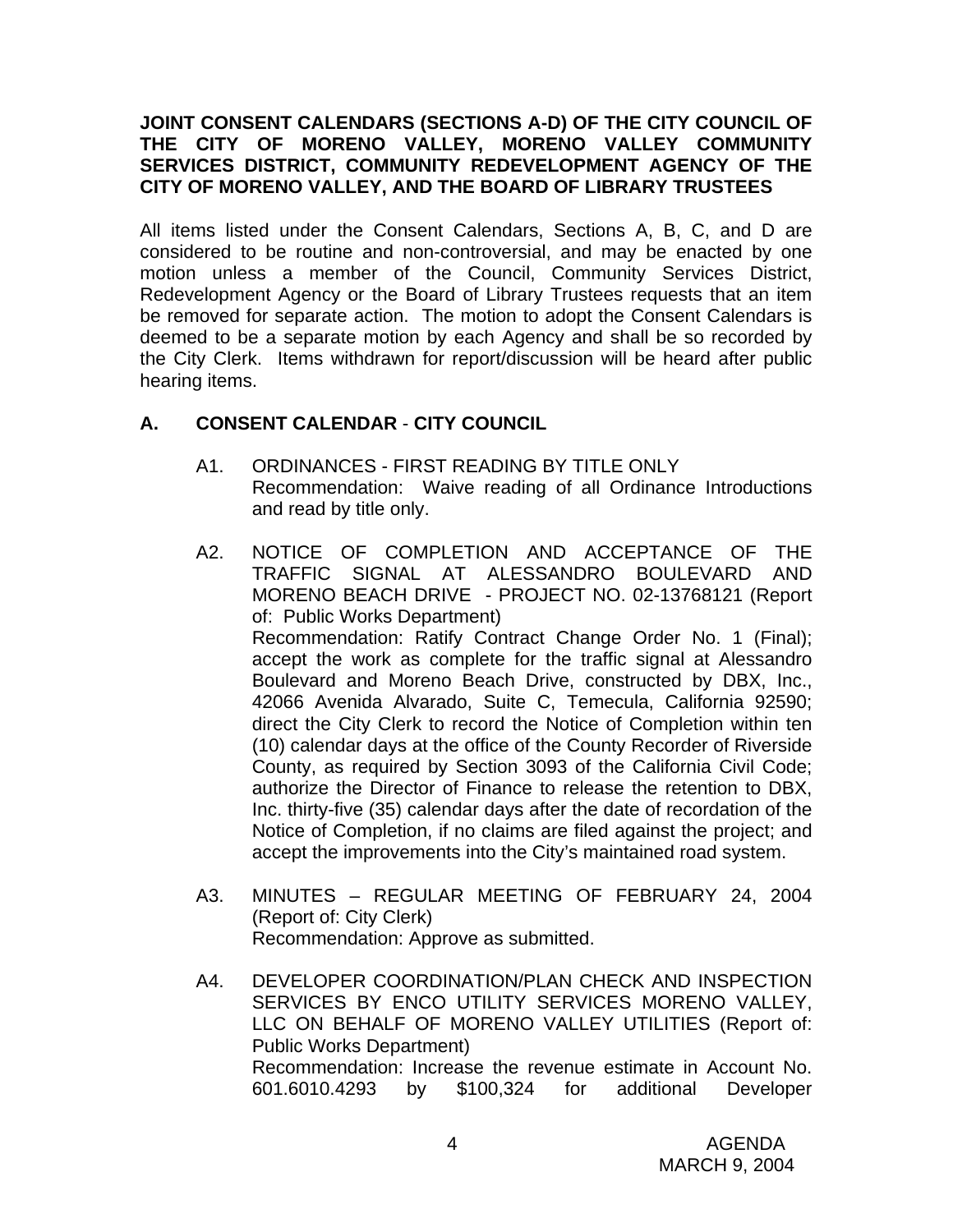Coordination/Plan Check and Inspection Fees; and appropriate an additional amount of \$75,243 in Account No. 601.60110.6255 for fees to be paid to ENCO Utility Services Moreno Valley, LLC for Developer Coordination/Plan Check and Inspection Services.

- A5. APPROVAL OF PARCEL MAP 31750 SOUTH SIDE OF MARCH COMMERCE CENTER (Report of: Public Works Department) Recommendation: Approve Parcel Map 31750, authorize the City Clerk to sign the map, and transmit said map to the County Recorder's Office for recordation.
- A6. PA02-0041 BOX SPRINGS APARTMENTS ACCEPT LETTER OF CREDIT AND AGREEMENT FOR PUBLIC RIGHT-OF-WAY IMPROVEMENTS, NORTHEAST CORNER OF MORTON ROAD AND BOX SPRINGS ROAD. SUBDIVIDER – MORENO APARTMENTS I, L.P. (Report of: Public Works Department) Recommendation: Accept the Letter of Credit and the Agreement for Public Improvements for PA02-0041; authorize the Mayor to execute the agreement; and direct the City Clerk to forward the signed agreement to the County Recorder's office for recordation.
- A7. APPROVAL OF FINAL MAP 31120 SINGLE FAMILY RESIDENTIAL PROJECT, ACCEPT AGREEMENT & BONDS FOR PUBLIC RIGHT-OF-WAY IMPROVEMENTS, AND APPROVAL OF AGREEMENT REGARDING ISSUANCE OF BUILDING PERMITS. NORTHEAST CORNER OF JOHN F. KENNEDY DRIVE AND MORENO BEACH DRIVE. SUBDIVIDER-PINNACLE M.V.R. L.P. (Report of: Public Works Department) Recommendation: Approve the Final Map 31120, authorize the City Clerk to sign the map and transmit said map to the County Recorder's office for recordation; accept the bonds and Agreement for Public Improvements; approve the Agreement Regarding Issuance of Building Permits; authorize the Mayor to execute the agreements; and direct the City Clerk to forward the signed
- A8. PROPOSED MULTI-YEAR STREET IMPROVEMENT PROGRAM (SIP) CAPITAL IMPROVEMENT PROGRAM (CIP) TO FACILITATE IMPROVEMENTS AND ACCEPTANCE OF CERTAIN PRIVATE ROADWAYS INTO THE CITY MAINTAINED STREET SYSTEM (Report of: Public Works Department) Recommendation: Approve the proposed multi-year Street Improvement Program (SIP) Capital Improvement Program (CIP) and authorize the Public Works Director/City Engineer to proceed with construction of the selected Fiscal Year 2003/2004 streets in the proposed SIP CIP.

agreements to the County Recorder's office for recordation.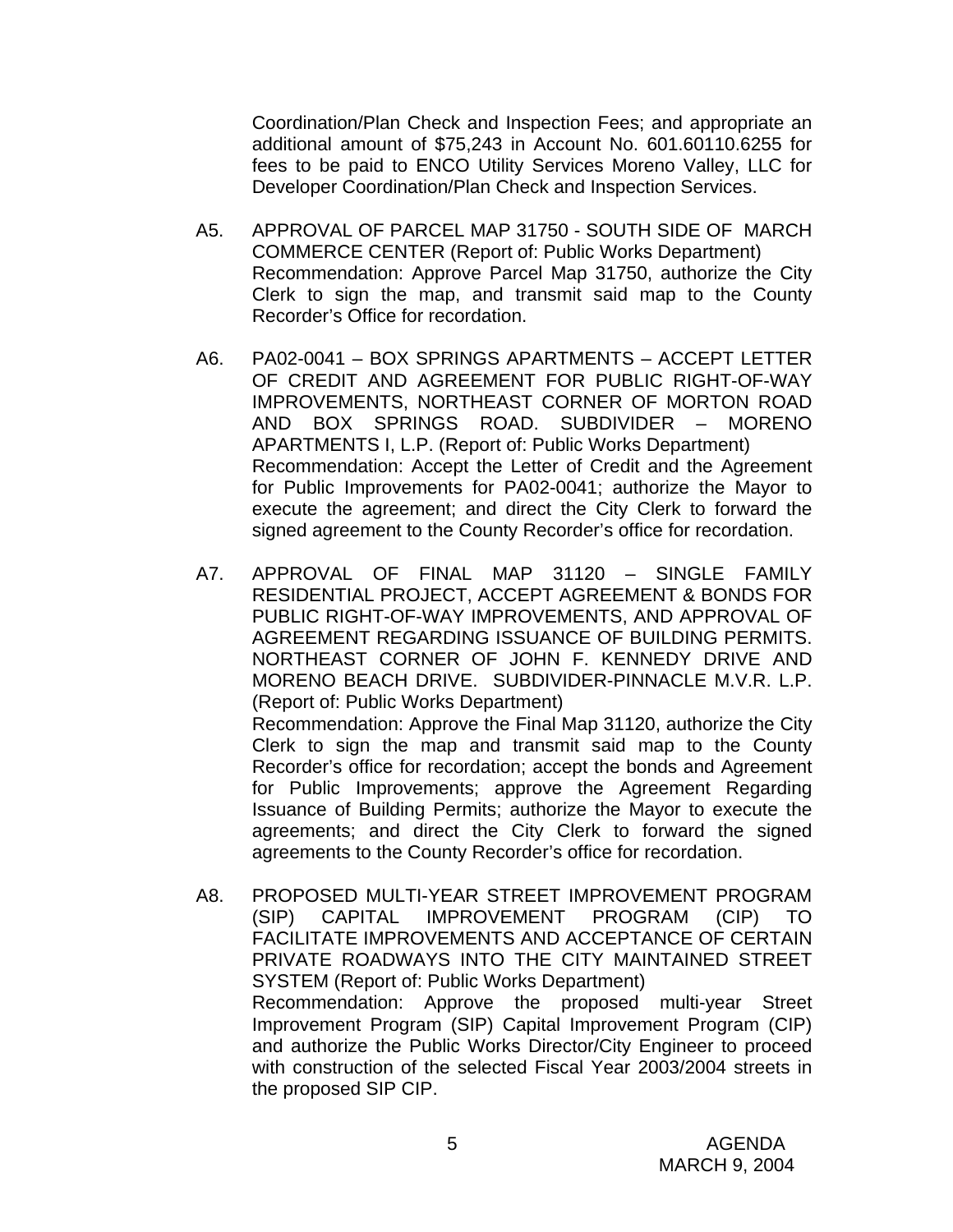- A9. PARTICIPATION AGREEMENT WITH MARCH JOINT POWERS AUTHORITY (Report of: Community and Economic Development Department) Recommendation: Authorize the Mayor to execute an agreement between the City of Moreno Valley and the March Joint Powers Authority (MJPA) in the amount of \$100,000 for lobbying services related to the 2005 Base Realignment and Closure (BRAC) Commission Activities. This is in the form of a loan to the March JPA. Funds for this expense can be made available from budget savings that have been accomplished in Program 010.21110.6255, therefore, no additional appropriation is necessary.
- A10. REQUEST FOR ALL-WAY STOP CONTROLS AT THE INTERSECTION OF DAY STREET AND DRACAEA AVENUE, NASON AT ELDER AVENUE/WESTBOUND STATE ROUTE 60 AND NASON AT EASTBOUND STATE ROUTE 60 (Report of: Public Works Department) Recommendation: Adopt Resolution No. 2004-17 to establish allway stop controls at the intersection of Day Street and Dracaea Avenue, the intersection of Nason Street and Elder Avenue/Westbound State Route 60, and Nason Street and Eastbound State Route 60.

#### Resolution No. 2004-17

A Resolution of the City Council of the City of Moreno Valley, Establishing Stop Controls for North and South Bound Traffic on Day Street at Dracaea Avenue, Nason Street at Elder Avenue/Westbound State Route 60, and Nason Street at Eastbound State Route 60

A11. REIMBURSEMENT OF ELECTRIC UTILITY INTERCONNECTION COSTS (Report of: Public Works Department) Recommendation: Approve Resolution No. 2004-18, a Resolution of the City Council of the City of Moreno Valley, acting for and on behalf of the Moreno Valley Municipal Utility, declaring its intention to be reimbursed for certain costs of electric utility interconnection costs from the proceeds of tax-exempt obligations.

#### Resolution No. 2004-18

 A Resolution of the City Council of the City of Moreno Valley, Acting for and on Behalf of the Moreno Valley Municipal Utility, Declaring Its Intention to be Reimbursed for Certain Costs of Electric Utility Interconnection Costs from the Proceeds of Tax Exempt Obligations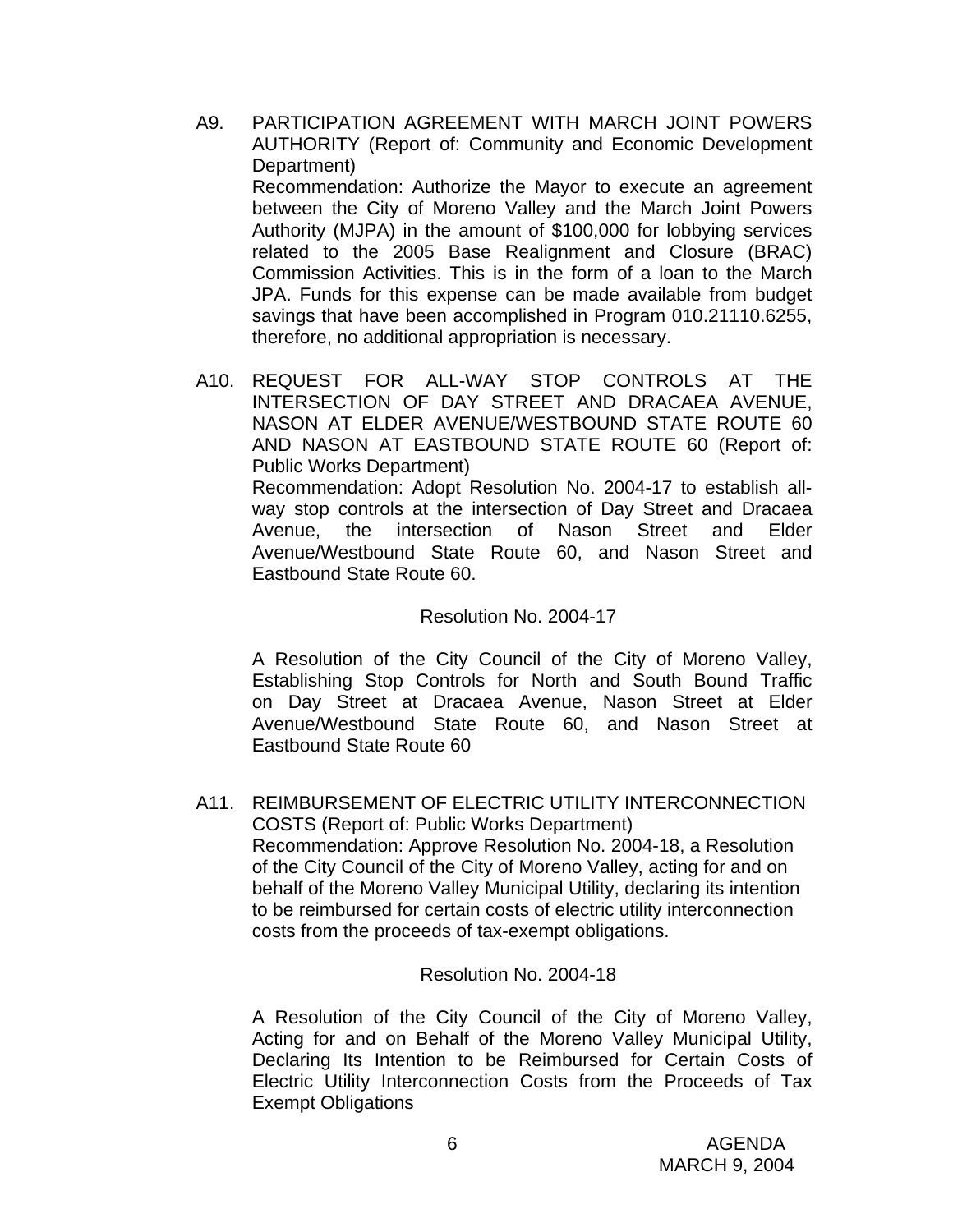#### **B. CONSENT CALENDAR** - **COMMUNITY SERVICES DISTRICT**

- B1. ORDINANCES FIRST READING BY TITLE ONLY Recommendation: Waive reading of all Ordinance Introductions and read by title only.
- B2. MINUTES REGULAR MEETING OF FEBRUARY 24, 2004 (Report of: City Clerk) Recommendation: Approve as submitted.

# **C. CONSENT CALENDAR** - **COMMUNITY REDEVELOPMENT AGENCY**

- C1. ORDINANCES FIRST READING BY TITLE ONLY Recommendation: Waive reading of all Ordinance Introductions and read by title only.
- C2. MINUTES REGULAR MEETING OF FEBRUARY 24, 2004 (Report of: City Clerk) Recommendation: Approve as submitted

# **D. CONSENT CALENDAR** - **BOARD OF LIBRARY TRUSTEES**

- D1. ORDINANCES FIRST READING BY TITLE ONLY Recommendation: Waive reading of all Ordinance Introductions and read by title only.
- D2. MINUTES REGULAR MEETING OF FEBRUARY 24, 2004 (Report of: City Clerk) Recommendation: Approve as submitted

# **E. PUBLIC HEARINGS**

Questions or comments from the public on a Public Hearing matter are limited to five minutes per individual and must pertain to the subject under consideration.

 Those wishing to speak should complete and submit a GOLDENROD speaker slip to the Bailiff.

- E1. PUBLIC HEARING REGARDING MAIL BALLOT PROCEEDINGS FOR TENTATIVE TRACTS 31050, 31120, 31255 (AND ALL THEIR AFFECTED PHASES):
	- INCLUSION INTO COMMUNITY SERVICES DISTRICT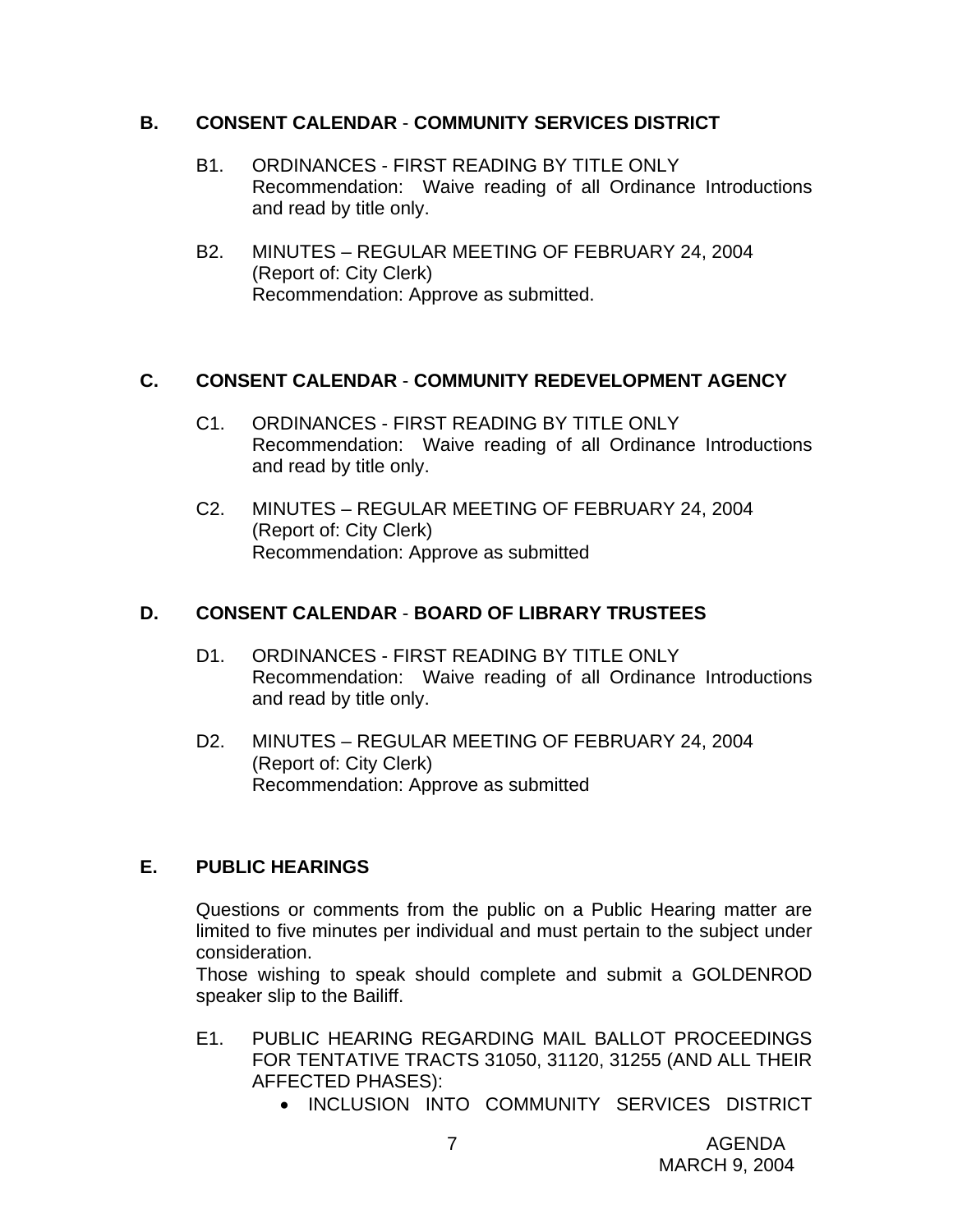ZONE B (RESIDENTIAL STREET LIGHTING); AND APPROVAL OF THE NATIONAL POLLUTANT DISCHARGE ELIMINATION SYSTEM (NPDES) REGULATORY RATE SCHEDULE (Report of: Public Works Department)

Recommendation: That the City Council and the Board of Directors of the Moreno Valley Community Services District (CSD), after conducting the public hearing:

- 1. Tabulate the mail ballots for Tentative Tracts 31050, 31120 and 31255 for each described service;
- 2. Verify and accept the results of the mail ballot proceedings as identified on the Official Tally Sheet and Assessor Parcel Number (APN) listing;
- 3. Receive and file with the City Clerk's Office the accepted Official Tally Sheet and APN listing; and
- 4. If approved, authorize and impose the applicable CSD charges and the NPDES regulatory rate for Tentative Tracts 31050, 31120 and 31255 (and all affected phases).
- E2. PUBLIC HEARING ON THE PROPOSED PARKWAY LANDSCAPE REFURBISHMENT AND REINSTATEMENT OF COMMUNITY SERVICES DISTRICT ZONE D (PARKWAY LANDSCAPE MAINTENANCE) FOR TRACT NO. 20529 (AND ALL AFFECTED PHASES) – EAST OF MORENO BEACH DRIVE, SOUTH OF LOCUST AVENUE, AND WEST OF PETTIT STREET (Report of: Public Works Department)

 Recommendation: That the Mayor and Members of the City Council, acting in their capacity as Board Members of the Moreno Valley Community Services District (CSD), after conducting the public hearing:

 Tabulate the mail ballots for the proposed parkway landscape refurbishment and reinstatement of CSD Zone D Parkway Landscape Maintenance at the standard service level for Tract 20529 (and all affected phases);

- 1. Verify and accept the results of the mail ballot proceeding as identified on the Official Tally Sheet and Assessor Parcel Number (APN) listing;
- 2. Receive and file with the City Clerk's Office the accepted Official Tally Sheet and APN listing; and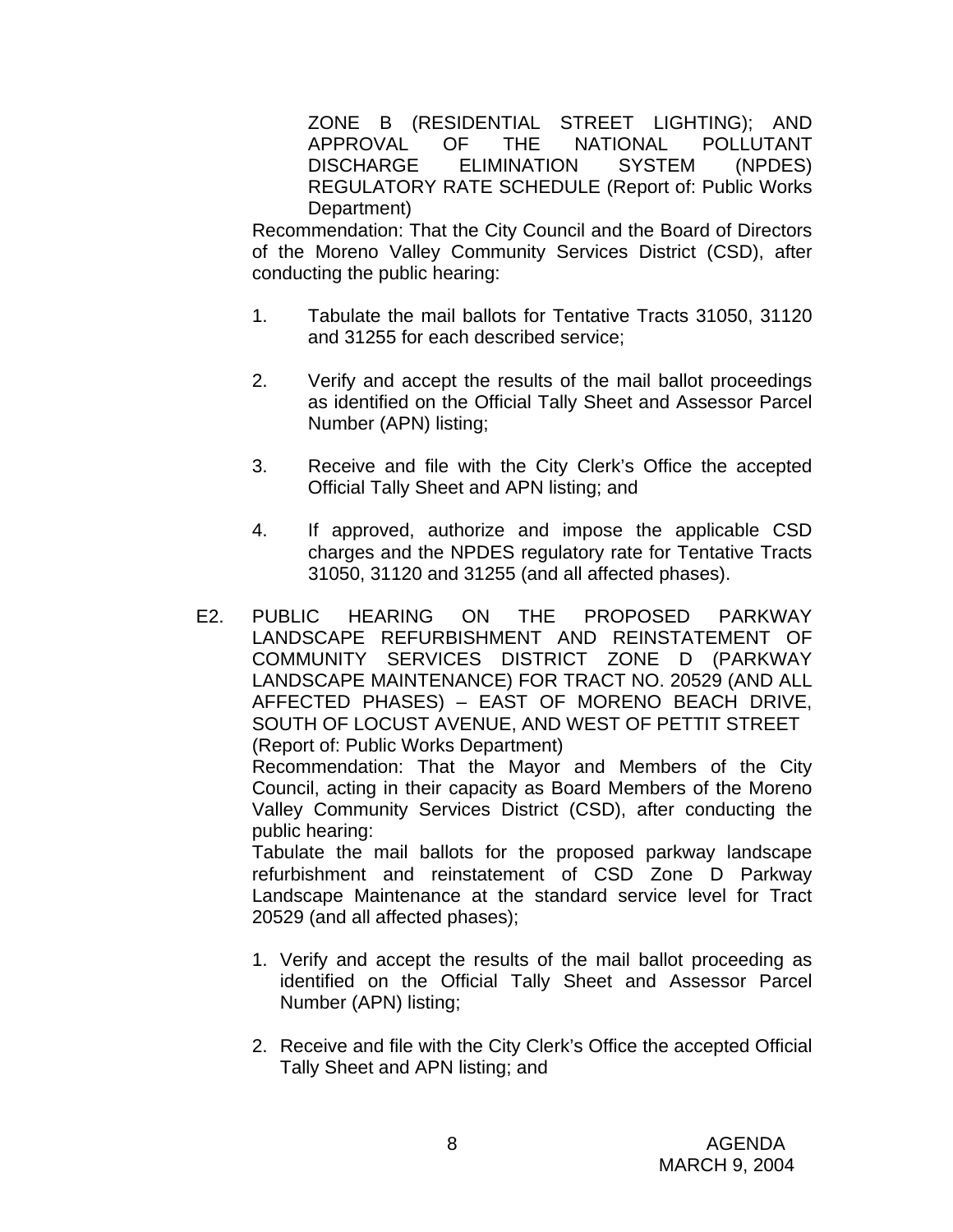- 3. If approved, authorize and impose the one-time charge for parkway landscape improvements and annual service charge for standard level Zone D services.
- E3. A PUBLIC HEARING REGARDING THE APPLICANT'S REQUEST TO CONSIDER SPECIFIC PLAN AMENDMENT NO. 4 TO THE TOWNGATE SPECIFIC PLAN NO. 200 (P03-040) TO MODIFY LAND USE DESIGNATION FOR A 33.24 GROSS ACRE PORTION OF LAND WITHIN PLANNNG AREA NO. 5 FROM (O) OFFICE TO H (HIGH DENSITY RESIDENTIAL) LOCATED ON THE NORTHEAST CORNER OF EUCALYPTUS AVENUE AND TOWNGATE BOULEVARD, WITHIN THE TOWNGATE SPECIFIC PLAN NO. 200, AND TO ALSO MODIFY THE SPECIFIC PLAN NO. 200 DESIGN MANUAL TO ALTER THE PERIMETER LANDSCAPE/EDGE REQUIREMENTS ALONG ALL PROPERTIES LOCATED ADJACENT TO HIGHWAY 60, AS SUBMITTED BY THE FRITZ DUDA COMPANY. THE PROJECT ALSO INCLUDES A PUBLIC HEARING TO CONSIDER A PLOT PLAN (PA03-0087) TO CONSTRUCT A 552-UNIT APARTMENT COMPLEX, INCLUDING THREE COMMUNITY CENTERS AND TWO SWIMMING POOLS ON A 33.24 ACRE PARCEL OF LAND BOUNDED BY TOWNGATE BOULEVARD, MEMORIAL WAY, TOWN CIRCLE AND HERITAGE WAY AND SUBMITTED BY LEGACY AT TOWNGATE (Report of: Community and Economic Development Department)

 Recommendation: That the City Council conduct a public hearing and take the following actions:

- 1. Recognize that the Towngate Specific Plan (SP No. 200) Amendment No. 4 is within the scope of the Program Environmental Impact Report (EIR) for the Towngate Specific Plan pursuant to the Addendum as provided within Section 15164 of the California Environmental Quality Act Guidelines, while no conditions in Section 15162 calling for a subsequent EIR have occurred (Attachment No. 9);
- 2. Introduce Ordinance No. 658 thereby approving P03-040 (Specific Plan Amendment), based on the findings in the City Council Ordinance for Amendment No. 4 to the Towngate Specific Plan No. 200, including the associated amendment of the Official Zoning Atlas for a 33.24 acre parcel within Planning Area 5 located at the northeast corner of Eucalyptus Avenue and Towngate Boulevard from O (Office) to H (High Density Residential) and the modification of the Specific Plan No. 200 Design Manual to alter the perimeter landscape/edge requirements along properties located adjacent to Highway 60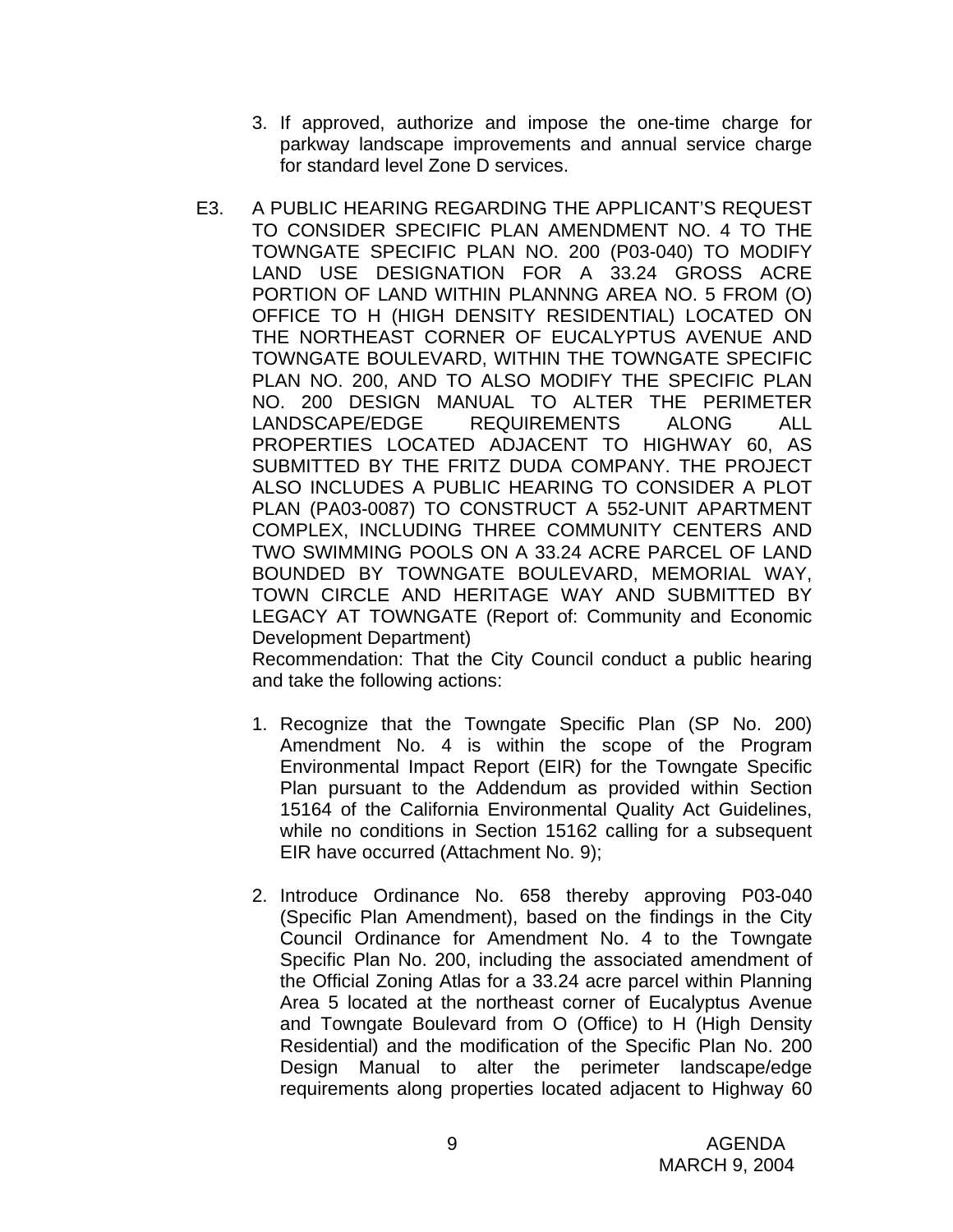(Attachment No. 3) (roll call required);

#### Ordinance No. 658

 An Ordinance of the City Council of the City of Moreno Valley, California, Approving P03-040 for a Specific Plan Amendment (No. 4) to the Towngate Specific Plan (No. 200), Modifying the Design Guidelines Regarding Perimeter/Edge Landscape Requirements for all Properties that Front Highway 60 and Changing the Land Use Designation from O (Office) to H (High Density Residential), While Amending the Official Zoning Atlas for a 33.24 Acre Parcel of Land Within Planning Area No. 5

- 3. Recognize that PA03-0087 (Plot Plan) is within the scope of the Program Environmental Impact Report (EIR) for the Towngate Specific Plan pursuant to the Addendum as provided within Section 15164 of the California Environmental Quality Act Guidelines, while no conditions in Section 15162 calling for a subsequent EIR have occurred (Attachment No. 10);
- 4. Approve Resolution No. 2004-16 thereby approving PA03-0087 (Plot Plan), based on the findings included in the Resolution, and Conditions of Approval, attached as Exhibit A to the resolution (Attachment No. 4).

#### Resolution No. 2004-16

 A Resolution of the City Council of the City of Moreno Valley, California, Approving PA03-0087 (Plot Plan), for the Construction of 552 Apartments on 33.24 Acres Bounded by Towngate Boulevard, Memorial Way, Town Circle and Heritage Way

#### **F. ITEMS REMOVED FROM CONSENT CALENDARS FOR DISCUSSION OR SEPARATE ACTION**

#### **G. REPORTS**

G1. REPORT TO CONSIDER PUBLIC COMMENTS REGARDING MAIL BALLOT PROCEEDING FOR COMMUNITY SERVICES DISTRICT ZONE M (COMMERCIAL/INDUSTRIAL IMPROVED MEDIAN MAINTENANCE) – TENTATIVE PARCEL MAP 31750 – SOUTH OF ALESSANDRO BOULEVARD BETWEEN GRANT STREET AND ELSWORTH STREET (Report of: Public Works Department)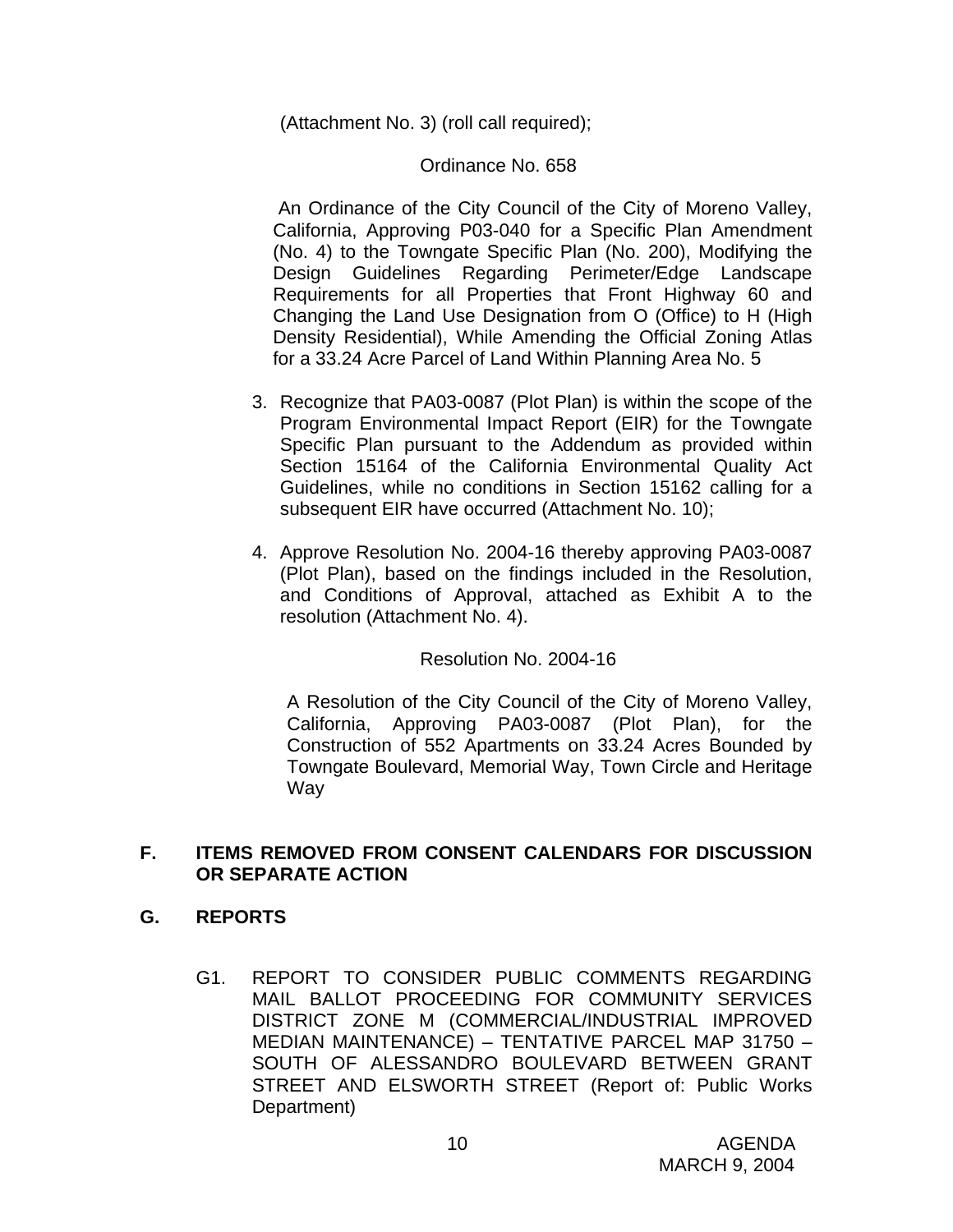Recommendation: That the City Council, acting in their respective capacities as President and Members of the Board of Directors of the Moreno Valley Community Services District (CSD), accept public comments regarding the proposed inclusion of Tentative Parcel Map 31750 into the CSD Zone M (Commercial/Industrial Improved Median Maintenance)

G2. APPROVE THE ADDITION OF THREE NEW PART TIME CAREER CROSSING GUARD POSITIONS TO THE ADULT SCHOOL CROSSING GUARD PROGRAM; AND CONSIDER CHANGING THE CURRENT PRACTICE OF IMMEDIATELY POSTING CROSSING GUARDS AT LOCATIONS THAT MEET WARRANTS AFTER THE RECOMMENDATION OF THE TRAFFIC SAFETY ADVISORY COMMITTEE PENDING ESTABLISHMENT OF A PERMANENT POST BY CITY COUNCIL. (Report of: Public Works Department)

Recommendation: That the City Council:

- 1. Approve the addition of three new part time career crossing guard positions to the Adult School Crossing Guard program to staff the following intersections:
	- A. Delphinium Avenue and Spinnaker Lane
	- B. Brodiaea Avenue and Kitching Street
	- C. Davis Street and Sandy Glade Avenue
- 2. Approve the appropriation of \$8,700 from the General Fund Account Number 010-72110-6120 to fund the three additional part time career Adult School Crossing Guard positions for the remainder of the current fiscal year (March through June)
- 3. Direct staff to defer posting of temporary crossing guards at locations that have met city warrants prior to being approved by City Council. This would discontinue current city practice, i.e., temporary crossing guards are posted following approval by the Traffic Safety Advisory Committee, but prior to approval by City Council.
- G3. POWERPOINT PRESENTATION DEVELOPMENT SERVICES UPDATE (Report of: Community and Economic Development) (Slides to be provided under separate cover) (Oral Presentation – not for Council action)
- G4. POWERPOINT PRESENTATION IMPACT OF INITIATIVE MEASURE ON THE CITY'S MUNICIPAL UTILITY (Report of: Public Works Department) – (Slides to be provided under separate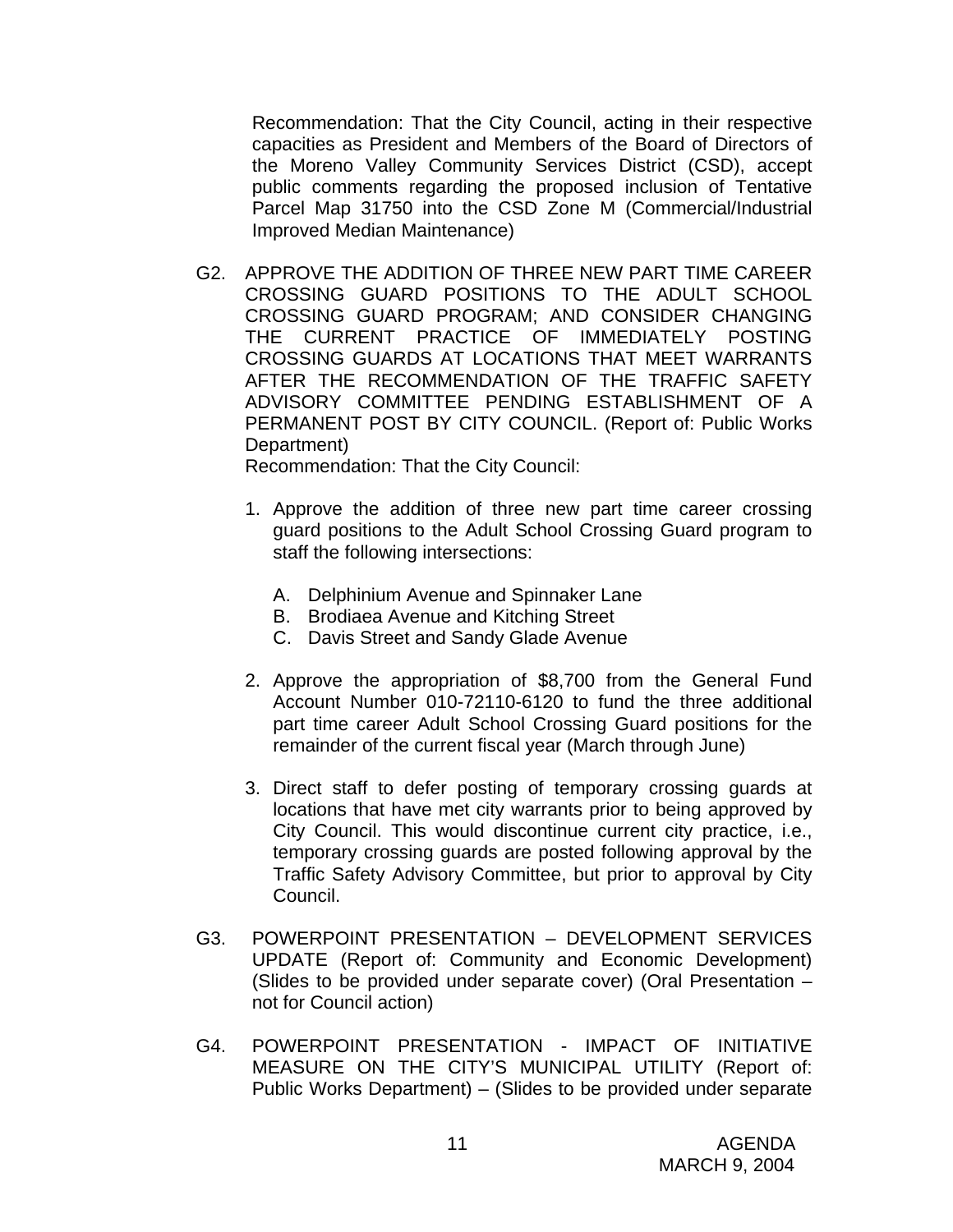cover) (Oral Presentation – not for Council action)

- G5. PRESENTATION: SAN JACINTO BRANCH LINE COMMUTER RAIL (PERRIS VALLEY LINE) PROJECT (Report of: Public Works Department) Recommendation: None. For presentation
- G6. INCREASED PENALTIES FOR UNAUTHORIZED PARKING IN SPACES RESERVED FOR DISABLED PERSONS (Report of: Administrative Services Department) Recommendation: That the City Council direct staff to draft an Ordinance to increase by \$100 the fine for violation of Sections 4461 and 22507.8 of the Vehicle Code.
- G7. LEGISLATIVE UPDATE (Report of: Administrative Services Department) Recommendation: Receive and file the report, which is provided as information.
- G8. CITY MANAGER'S REPORT (Informational Oral Presentation not for Council action)

# **H. LEGISLATIVE ACTIONS**

ORDINANCES - 1ST READING AND INTRODUCTION

H1. ORDINANCE REGULATING THE USE OF CAMP FACILITIES AND CAMP PARAPHERNALIA IN THE CITY OF MORENO VALLEY (Report of: City Attorney's Department) Recommendation: That the City Council introduce Ordinance No. 659, amending Title 11 of the City of Moreno Valley Municipal Code, by adding a new Chapter 11.70, regulating camping and the use of camp facilities and camp paraphernalia in the City of Moreno Valley (roll call required).

#### Ordinance No. 659

 An Ordinance of the City Council of the City of Moreno Valley, California, Adding Chapter 11.70 to the City of Moreno Valley Municipal Code, Regulating Camping and the Use of Camp Facilities and Camp Paraphernalia in the City of Moreno Valley

ORDINANCES - 2ND READING AND ADOPTION - NONE

ORDINANCES - URGENCY ORDINANCES - NONE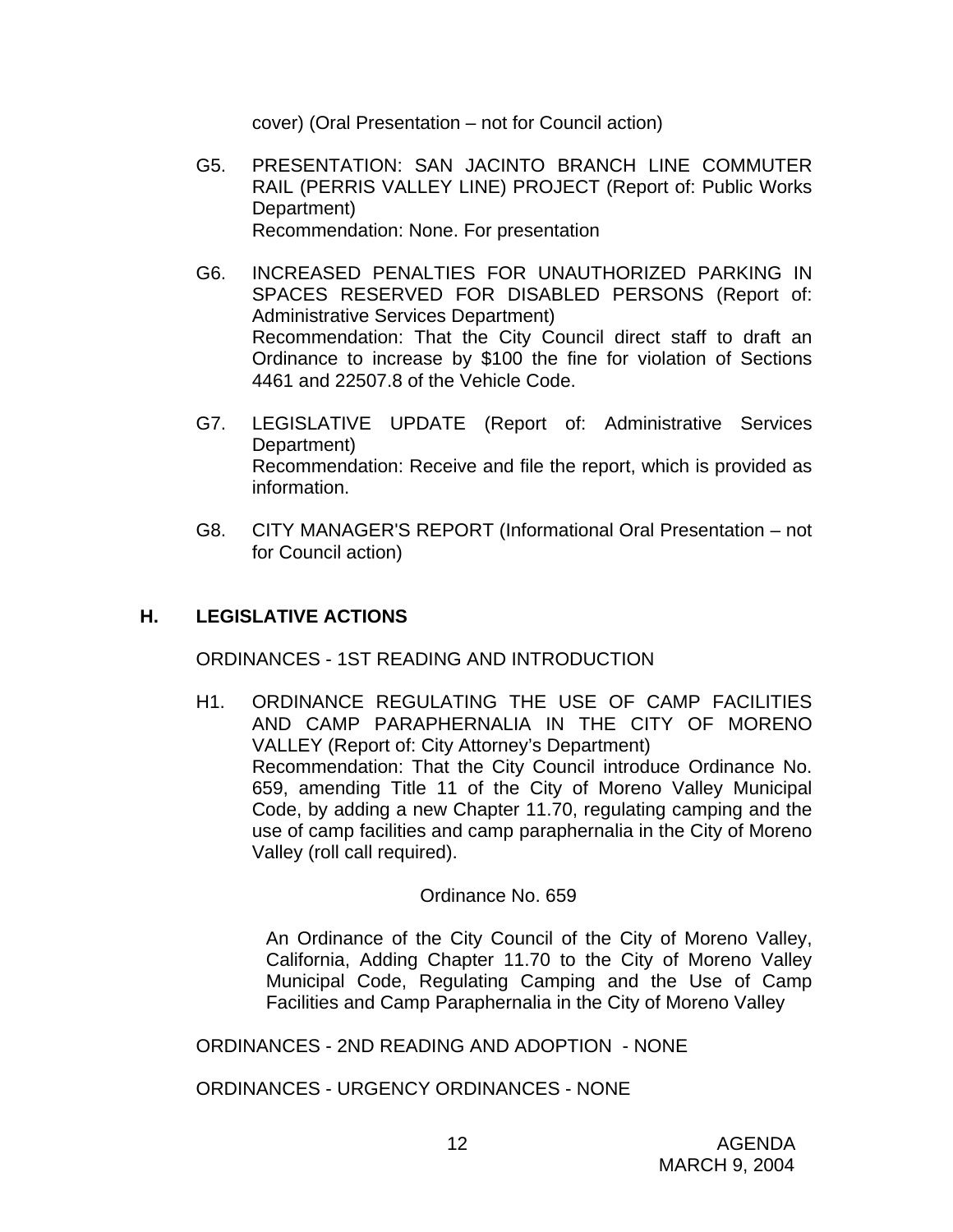# RESOLUTIONS – NONE

#### PUBLIC COMMENTS **ON ANY SUBJECT NOT ON THE AGENDA** UNDER THE JURISDICTION OF THE CITY COUNCIL

Those wishing to speak should complete and submit a BLUE speaker slip to the Bailiff. There is a three-minute time limit per person. All remarks and questions shall be addressed to the presiding officer or to the City Council and not to any individual Council member, staff member or other person.

#### **CLOSING COMMENTS AND/OR REPORTS OF THE CITY COUNCIL, COMMUNITY SERVICES DISTRICT, OR COMMUNITY REDEVELOPMENT AGENCY**